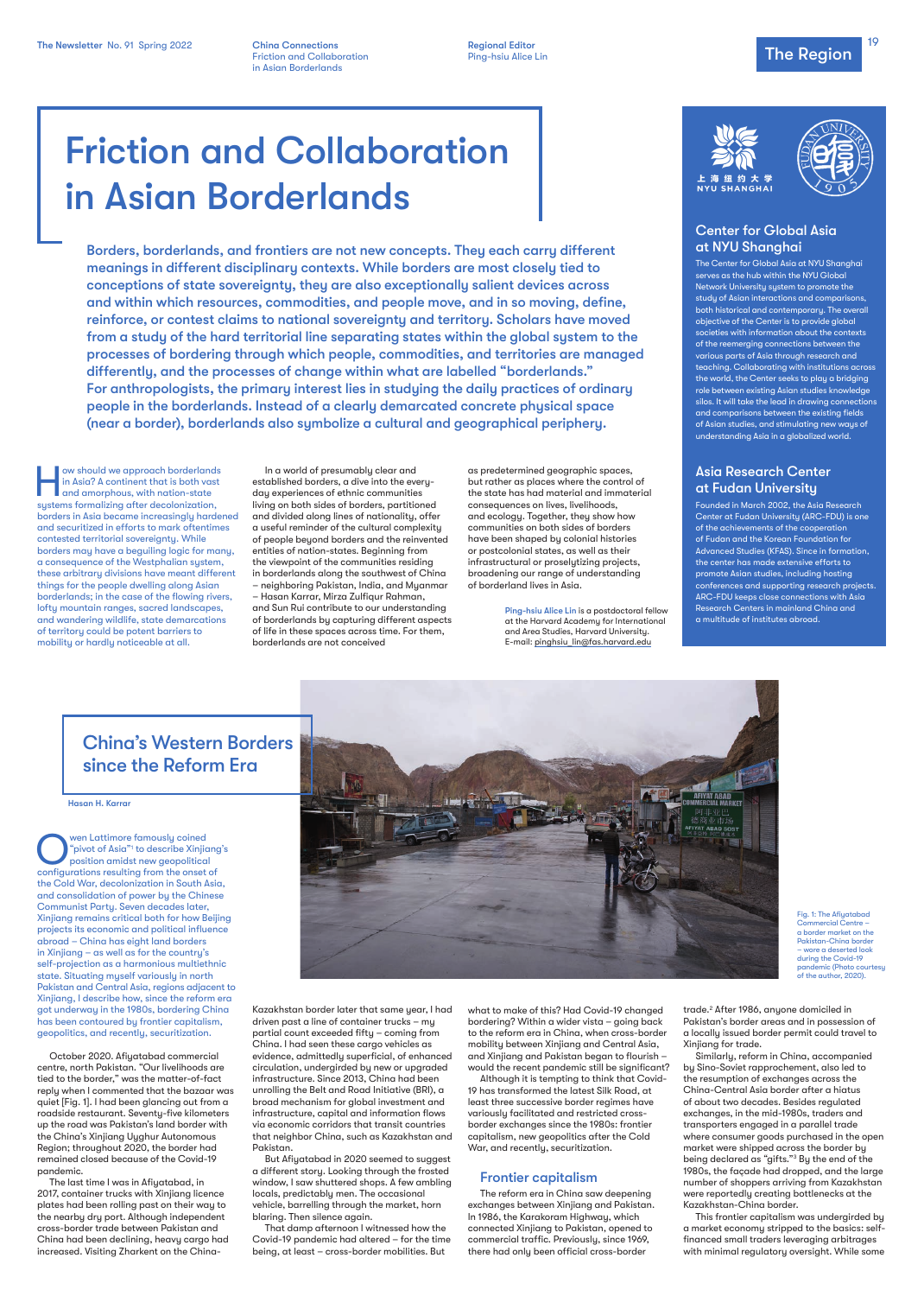

traders expanded their operations – I have heard such success stories in Kyrgyzstan and Pakistan – mostly, traders contended with small margins. Profits financed the next trip. One summer, during a visit to Afiyatabad, I stood in front of a small stall piled with items shuttled across the border: electric pliers, flipflops, thermos flasks, batteries, small toys. Border trade laid out on a table.

This cross-border trade was enabled by public infrastructure: borders, open to the public; regular public transport; cargo forwarding services for those times when the merchandise could not be self-imported by traders on buses and trains.

### New geopolitics

In 1991, five new states – Kazakhstan, Kyrgyzstan, Tajikistan, Turkmenistan, and Uzbekistan – appeared along (or just beyond) Xinjiang's borders. New geopolitics, which included settling the disputed borders and acquiring energy security, initially framed

Chinese policy towards Central Asia. While cross-border trade by independent traders in fact increased in the 1990s, it was eclipsed by wider strategic concerns, as China and newly-independent Central Asia built regional diplomacy.

In the unipolar world of the 1990s, China led the way in assembling a confidence-building multilateral mechanism between itself, Russia, and Central Asia. In 2001, this mechanism was institutionalized as the Shanghai Cooperation Organization (SCO) that was described as a model for broad multilateral cooperation, which allowed China to extend assistance to the Central Asian states, including in the commercial realm.

The new century was also when China started "going out," that is, Chinese State-Owned Enterprises (SOEs) and private businesses were encouraged to invest abroad. Xinjiang became a bridgehead for investment in Central Asia and Pakistan. Some were large-scale investments requiring extensive injections of capital, such as the

2006 partnership between China National Petroleum Corporation (CNPC) and Kazakh KazMunayGas to import Caspian oil. Other investments were comparatively modest, such as the partnership between logistics provider Sinotrans Xinjiang and hereditary elites in north Pakistan to build and operate a dry port. This dry port also became operational in 2006.

Similarly, cross-border mobilities between China and Central Asia have changed. Although Chinese authorities had long been cautious about independent cross-border ties fomented by Uyghurs and Kazakhs, until a few years back, Uyghur and Kazakh small traders were shuttling goods between Xinjiang and Central Asia. In my fieldwork in bazaars in southern Kyrgyzstan in 2013 and 2014, I met Uyghur traders who were importing garments and shoes from Xinjiang; this was a crossborder commercial network rooted in ideas of community and social well-being.<sup>5</sup>

Such engagements came to be seen as the realization of a "new Silk Road," a term that was popularized following Premier Li Peng's visit to Central Asia in 1994. In the quarter-century since, the Silk Road narrative has become curated. Today, historic figures such as Han dynasty envoy Zhang Qian (d. 114 BCE) and Ming admiral Zheng He (1371-1433/1435), along with images of camel caravans, reference a past prior to European imperialism in Asia, and they signal a present, Chinese ascendency.

Silk Road tropes are becoming commonplace in Kazakhstan, Kyrgyzstan, and Pakistan, suggesting how neighboring countries are adopting this particular geopolitical aesthetic from China [Fig. 2].

But the new Silk Road is markedly different from past connectivity in one crucial respect: earlier, the so-called Silk Road brought communities together. But now, under BRI, it is primarily finance and heavy cargo moving between distant nodes. Traders and shopkeepers I have spoken to in Afiyatabad – have visited five times in a decade – describe how, under BRI, independent cross-border mobilities have declined, both due to stringent tariff regimes and, more recently, to increased securitization in Xinjiang.

### Securitized borderlands

The Sino-Indian borderlands straddles<br>
multiple strategic and securitized<br>
territories, and they span across diverse<br>
community worldvious and paramisms multiple strategic and securitized community worldviews and perceptions. As one travels from the northernmost borders of Ladakh through Himachal Pradesh, Uttarakhand, Nepal, Sikkim, Bhutan, and Arunachal Pradesh in the easternmost fringes of the Himalayas, there are multiple layers of understanding of the borderlands, across spaces and temporalities. What we call the borderlands between the modern nationstates of China and India – framed in conflict and contestations over territoriality and sovereignty claims – intersect multiple scales of community and ecological worldviews and understandings. The forests, mountains, rivers, and sacred landscapes of communities who inhabit them, who have shifted along and moved across as the Himalayan landscape formed and crumbled over centuries, characterize transboundary spaces between China and India.

The large-scale internment of Turkic Muslims in Xinjiang has mostly remained out of public conversation in Pakistan, a result of how Pakistan's civilian and military leadership has deliberately steered clear of the topic. But for small traders who cross into China overland, heightened vigilance, security checkpoints, and heavily armed security personnel in Xinjiang are impossible to overlook.<sup>4</sup> I have also heard traders grimly describe the internment of Uyghur women married to Pakistani traders, complaining that Pakistani authorities should have done more to secure their release.

territoriality, with remarkably frayed edges. He goes on to argue that such a border cannot be called a border at all, as in official parlance it is referred to as the "Line of Actual Control" (LAC) or, more famously, as the "McMahon Line." It is based on the ground presence of the respective militaries along the border, or what is the perception of the borderline by them, usually negotiated on a regular basis by "long range patrols" which perform "area domination exercises" and monitor and inspect border pillars, some perhaps once in a year or two, given the remoteness of the borderline. The way ahead, according to van Schendel, is to approach such borders across transboundary spaces from the lens of "anthropology of frayed edges" rather than with the definite "geography of lines."1 Along the Sino-Indian border, there are several interesting tri-junctions, which underline the presence of a third country at the borderlines. Such tri-junctions involve Nepal and Bhutan in many different sectors, and these are nodes of traditional migration and trading routes across the difficult terrain of these mountainous regions. These tri-junctions have also been sites of territorial claims, contestations, and conflict, as we have recently witnessed in the Doklam plateau, involving the three countries of Bhutan, China and India.<sup>2</sup> The community imaginations,

The pall of security hanging over Xinjiang discourages independent trade. Small traders I spoke with complained of long waits and humiliating body searches at the border. They also face increased restrictions on mobility within Xinjiang, and in terms of where they can stay once they are there.

But in 2017, I began hearing how it was becoming difficult for Uyghurs and Kazakhs from Xinjiang to leave China. Thus, while container trucks, railways, and ports are one face of the BRI, it is hard to avoid the conclusion that another defining feature of the current Silk Road – taking shape in the fifth decade since the reform era began in China – is securitization. In this long, complex story, Covid-19 may end up being little more than a wrinkle.

> Hasan H. Karrar, Lahore University of Management Sciences, Email: hkarrar@lums.edu.pk

in Asian Borderlands

### Notes

- 1 Lattimore, O., 1950. *Pivot of Asia: Sinkiang and the inner Asian frontiers of China and Russia.* Boston: Little, Brown and Company.
- 2 Karrar, H.H., 2021. Caravan Trade to Neoliberal Spaces: Fifty years of Pakistan-China connectivity across the Karakoram Mountains. *Modern Asian Studies,* 55(3), pp. 867-901.
- 3 Karrar, H.H., 2016. The resumption of Sino–Central Asian trade, c. 1983–94: confidence building and reform along a Cold War fault line. *Central Asian Survey,*  35(3), pp.334-350.
- 4 Rippa, A., 2020. *Borderland Infrastructures: Trade, Development, and Control in Western China* (p. 307). Amsterdam University Press.
- 5 Steenberg, R., 2016. Embedded rubber sandals: trade and gifts across the Sino– Kyrgyz border. *Central Asian Survey,*  35(3), pp.405-420.



Fig. 2: Silk Road imageries – here depicted on the outskirts of Zharkent, Kazakhstan – are commonplace in Central Asia (Photo courtesy of the author, 2017).

### **China Connections China Connections** Regional Editor Friction and Collaboration **Ping-hsiu Alice Lin**

#### Mirza Zulfiqur Rahman

## Friction and Collaboration in Borderlands: Framing the Sino-Indian Borderlands along the Eastern Himalayas

### Sino-Indian borderlands and borderlines

Willem van Schendel depicts the India-China border as a "sensitive border" marked by uncertain sovereignty and apprehensive

understandings, perceptions, and worldviews along these borderlands are based on memories of migration, trade, and pilgrimage routes; regular activities such as hunting in the forests, sources of daily livelihood such as transboundary rivers, wetlands and transborder community linkages. They

are broader than that of the nation-state's perception of borderlines marked by mere border pillars.

The practice of marking borders on the ground, along which border contestations and claims are made, has followed natural geographical features such as mountains, hills, valleys, forests, plateaus, plains, and watersheds in the Himalayas. The "waterparting principle," wherein the edge of a watershed was used to establish the border, was a key marker of international boundarymaking around the world in the 20th century, especially in mountainous areas where the dominant cartographical understanding was in terms of border points rather than borderlines.<sup>3</sup> The historical perception of border points in a mountainous area – such as border points across the length and breadth of the Himalayas – was bypassed with the "water-parting principle" as an imposed colonial marker to draw regional borderlines. We can therefore see that the Sino-Indian borderlands have several divergent markers.

### Shepherds, hunters, and shamans

The Mishmi community along the Sino-Indian border in Walong and Kibithoo speak about their meetings and exchanges with Mishmi people across the LAC in the grasslands, where they regularly take their sheep to graze. They say that their brethren living in Chinese territory across Kibithoo are prosperous. They note that the Mishmi villages on the Chinese side enjoy better living conditions, housing, and sanitation facilities mostly made up of pre-fabricated structures. They can see the Chinese villages across the border and wonder why they cannot be opened up and allowed to travel to the other side. Some Mishmi community elders with whom I had conversations say that they do not feel intimidated by being close to the border and will want to visit their relatives across the border as and when such an opportunity comes. While the Mishmi recognize nationalist framings, the perception of the border at the community level is based primarily on shared tribal affinities. Hunting is common amongst the Mishmi, as it is connected to their animist religion and traditions, which require wild meat to appease the spirits and protect deities in their festivals and family offerings. Mishmi hunters often spend weeks in the forests along the Sino-Indian border, and they come into contact with Chinese hunters who often cross into the Indian side. Apart from consumption and religious needs, hunting in the Mishmi hills is also done for commercial purposes, where musk deer and black bears are hunted for their pods and gall bladders, respectively; these are sold to businessmen from mainland